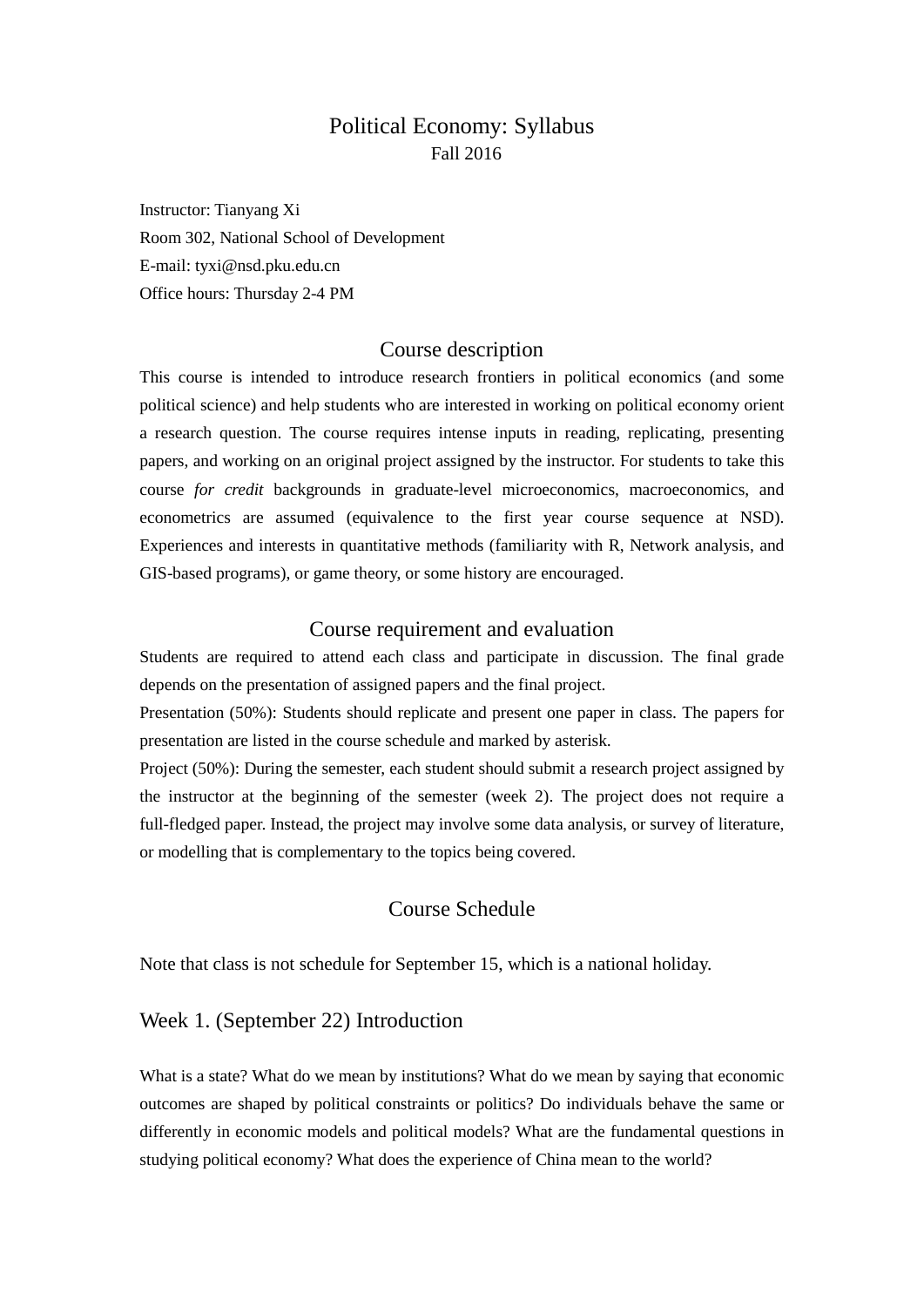### *Read*

Greif, Avner, Milgrom, Paul, and Barry Weingast. 1994. "Coordination, Commitment, and Enforcement: The Case of the Merchant Guild." *Journal of Political Economy*. 102(4): 745-776.

Lamoreaux, Naomi. 2006. "Did Insecure Property Rights Slow Economic Development? Some Lessons from Economic History." *Journal of Policy History*. 18(1): 146-164. Przeworski, Adam. 2004. "Institutions Matter?" *Government and Opposition*. 39(2): 527-540. Madison, James. 1787. "The Utility of the Union as a Safeguard Against Domestic Faction

# Week 2. (September 29) Accountability

and Insurrection (continued)." Federalist papers. #10.

How can we argue that representative government is a system "of the people"? How much confidence do we have in saying that democracy is "for the people" while simultaneously maintaining that politicians are self-interested (just as we do)? How do we know that a government is accountable to, and supported by the people? How does office-holding motives affect citizens' welfare?

#### *Study*

Fearon, James. 2012. "Self-enforcing democracy." *The Quarterly Journal of Economics*. 126(4): 1661-1708.

Maskin, Eric, and Jean Tirole. 2004. "The Politician and the Judge: Accountability in Government.'' *The American Economic Review*. 94(4): 1034-1054.

### *Read*

Barro, Robert. 1973. "The Control of Politicians: An Economic Model.'' *Public Choice*. 14: 19-42.

Kayser, Mark Andreas, and Michael Peress. 2012. "Benchmarking across Borders: Electoral Accountability and the Necessity of Comparison." *American Political Science Review*. 106(3): 661-684.

Besley, Timothy, and Anne Case. 1995. "Incumbent Behavior: Vote-Seeking, Tax-Setting, and Yardstick Competition." *The American Economic Review*. 85(1): 25-45.

Alt, James, Bueno de Mesquita, Ethan, and Shanna Rose. 2011. "Disentangling Accountability and Competence in Elections: Evidence from U.S. Term Limits." *The Journal of Politics*. 73(01): 171-186.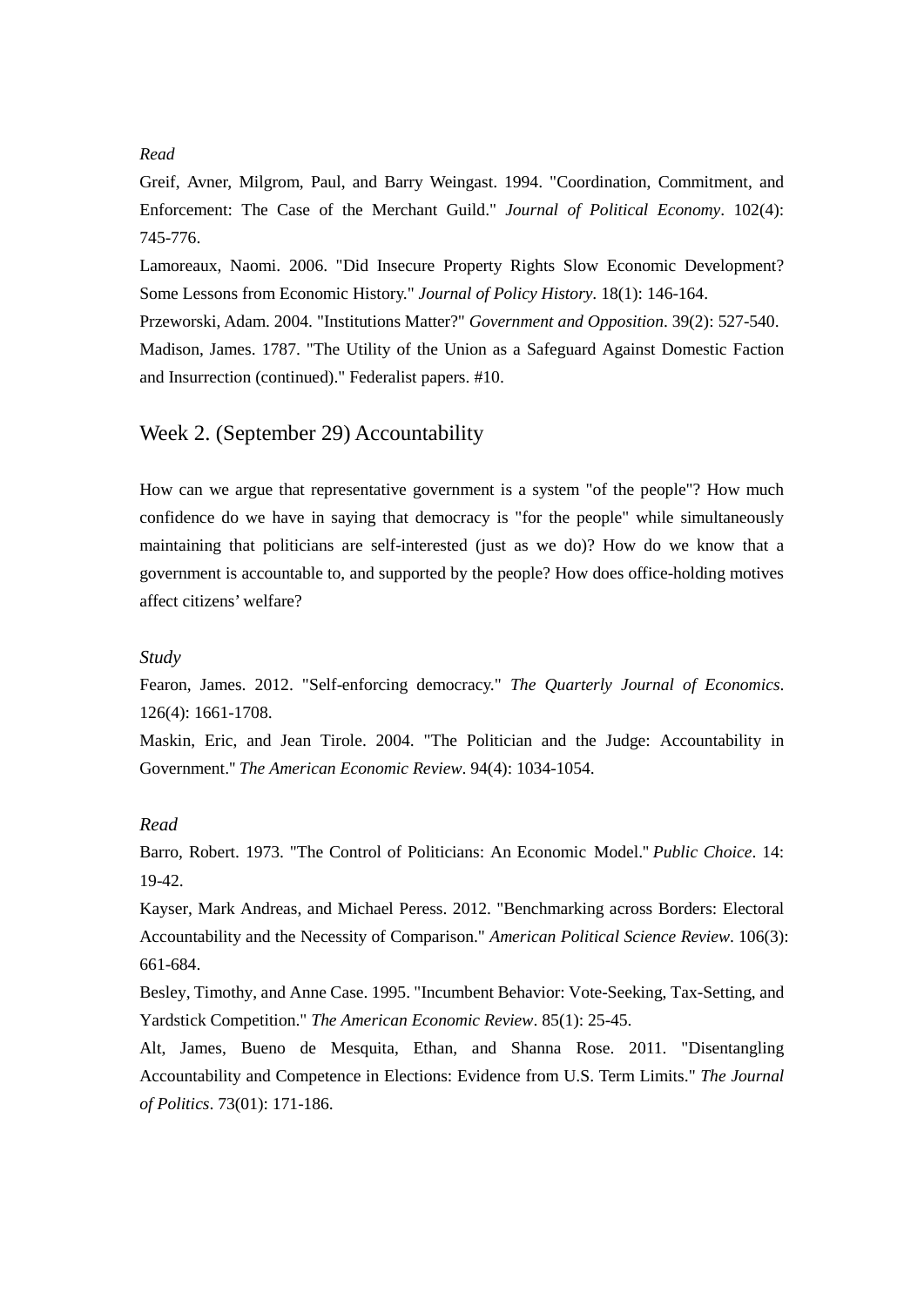Gagliarducci, Stehano and Tommaso Nannicini. 2013. "Do Better Paid Politicians Perform Better? Disentangling Incentives from Selection." *Journal of the European Economic Association*. 11(2): 369-398.

Dal Bo, Ernesto, and Martin Rossi. 2011. "Term Length and the Effort of Politicians." *Review of Economic Studies*. 78: 1237-63.

Xi, Tianyang, Yang, Yao, and Muyang, Zhang. 2016. "Capability and the Political Business Cycle: Evidence from City Officials in China ." Working paper.

# Week 3. (October 13) Representation

How do politicians represent people? Why quotas affect the welfare of women and minority groups? Why ethnicity, religion, and gender are important considerations of voters in partisan identification? When do they vote cross these lines?

### *Study*

Fujiwara, Thomas. 2015. "Voting Technology, Political Responsiveness, and Infant Health: Evidence from Brazil." *Econometrica*. 83(2): 423-464.

Dunning, Thad, and Janhavi Nilekani. 2013. "Ethnic Quotas and Political Mobilization: Caste, Parties, and Distribution in Indian Village Councils." *American Political Science Review*. 107(1): 35-56.

### Read

Miller, Grant. 2008. "Women's Suffrage, Political Responsiveness, and Child Survival in American History." *The Quarterly Journal of Economics*. 123(3): 1287-1327. McDonagh, Eileen Lorenzi. 1992. "Representative Democracy and State Building in the Progressive Era." *American Political Science Review*. 86(4): 938-950.

Chattopadhyay, Raghabendra, and Esther Duflo. 2004. "Women as Policy Makers: Evidence from a Randomized Policy Experiment in India." *Econometrica*. 72(5): 1409-1443.

Iyer, Lakshmi, Mani, Anandi, Mishra, Prachi, and Petia Topalova. 2012. "The Power of Political Voice: Women's Political Representation and Crime in India." *American Economic Journal: Applied Economics*. 4(4): 165-193.

# Week 4. (October 20) Historical development of representative institutions

Can a political system be both representative and exclusive? Why did representative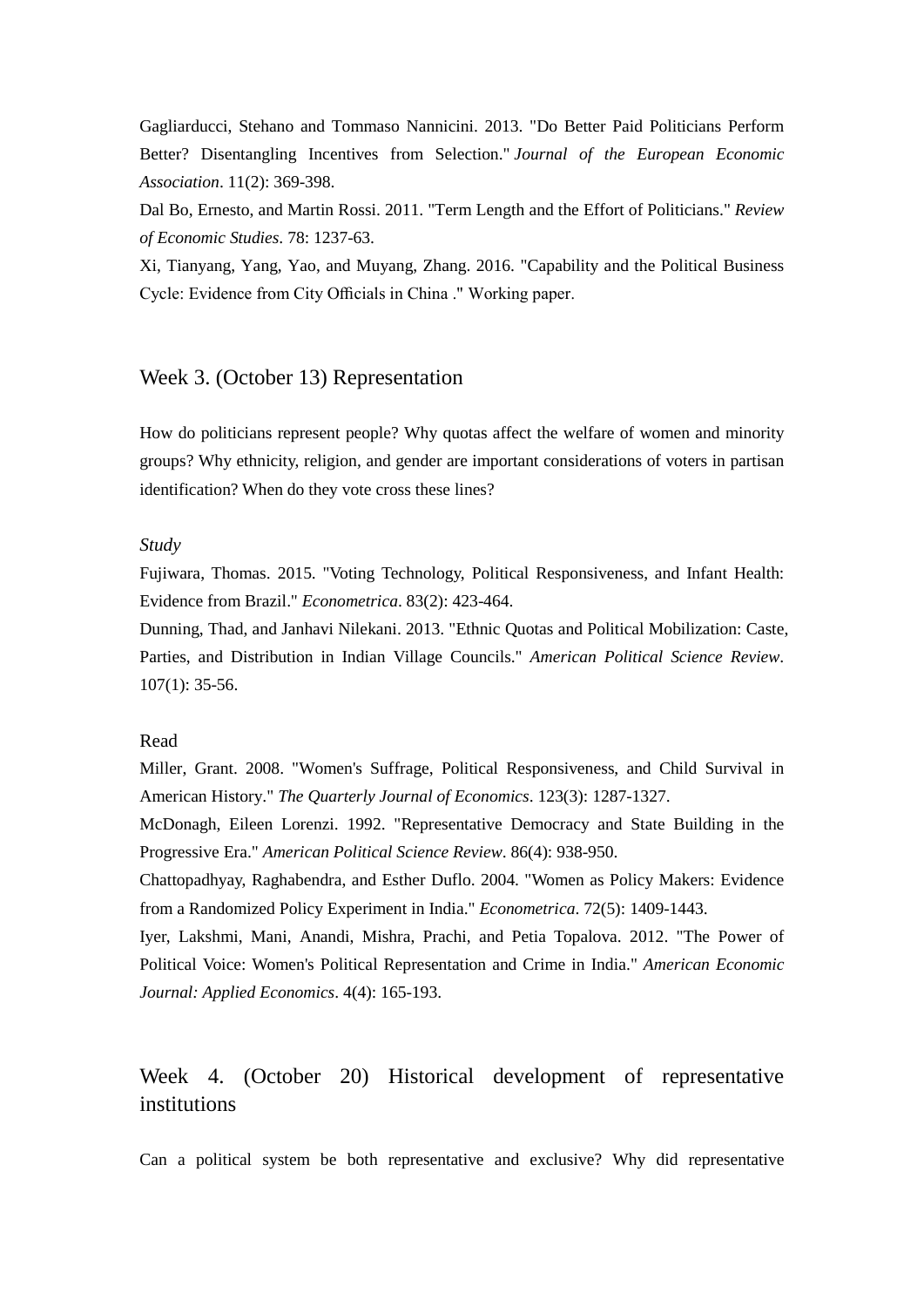institutions first emerge in Europe? How is political representation facilitated where formal representative institutions (assemblies) did not exist? When do politicians support reforms that might dilute their political power?

### *Study*

Aidt, Toke, and Raphaël Franck, 2015. "Democratization Under the Threat of Revolution: Evidence from the Great Reform Act of 1832." *Econometrica*. 83(2): 505-547. Jha, Saumitra. 2015. "Financial Asset Holdings and Political Attitudes: Evidence from Revolutionary England." *The Quarterly Journal of Economics*. 1485-1545.

### *Read*

North, Douglass, and Barry Weingast. 1989. "Constitutions and Commitment: The Evolution of Institutional Governing Public Choice in Seventeenth-Century England ." *The Journal of Economic History*. 49(4): 803-832.

Stasavage, David. 2016. "Representation and Consent: Why They Arose in Europe and Not Elsewhere." *The Annual Review of Political Science*. 19: 145-162.

Przeworski, Adam. 2009. "Conquered or Granted? A History of Suffrage Extensions." *British Journal of Political Science*. 39(2): 291-321.

Acemoglu, Daron. 2008. "Oligarchic versus Democratic Societies." *Journal of the European Economic Association*. 6(1): 1-44.

Sieyes, Abbe. 1789. "What is the third estate?"

# Week 5. (October 27) Political order and regimes

What do we mean by that a political regime has legitimacy? How do we tell (can we tell?) that a regime has lost its legitimacy? Under what mechanisms is political order established? How is political knowledge formed in society? Do institutions matter in non-democratic institutions? What kind of political risks for democracies and non-democracies?

### *Study*

Acemoglu, Daron, Robinson, James, and Ragnar Torvik. 2013. "Why Do Voters Dismantle Checks and Balances?" *The Review of Economic Studies*. 80(3): 845-875.

Francois, Patrick, Rainer, Ilia, and Francesco, Trebbi. 2015. "How is Power Shared in Africa?" *Econometrica*. 83(2): 465-503.

#### *Read*

Huntington, Samuel. 1968. "Political Order and Political Decay." in *Political Order in*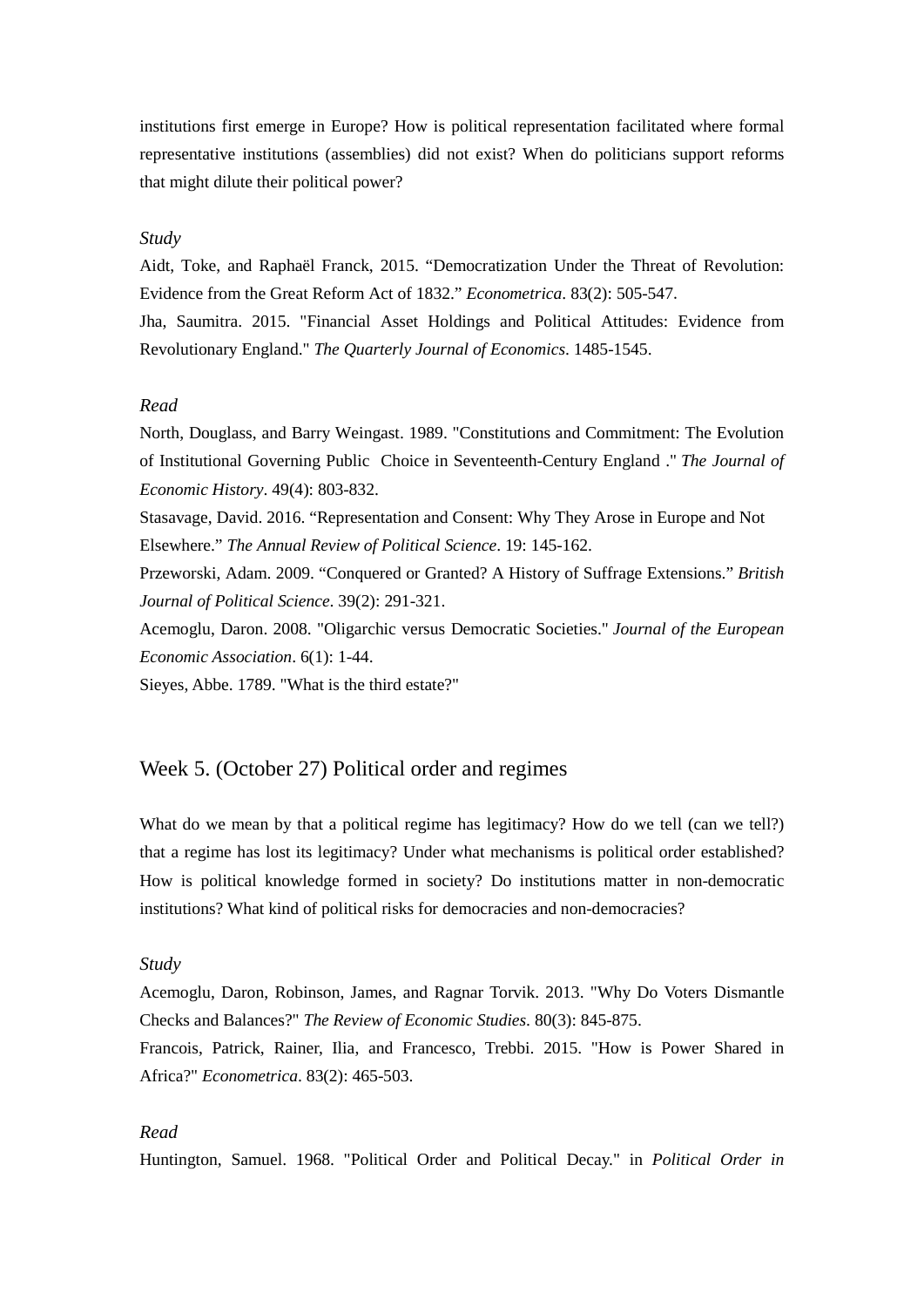*Changing Societies*. Yale University Press.

Przeworski, Adam. 2014. "Acquiring the Habit of Changing Governments Through Elections." *Comparative Political Studies*. 48(1): 101-129.

Svolik, Milan. 2013. "Learning to Love Democracy: Electoral Accountability and the Success of Democracy." *American Journal of Political Science*. 57(3): 685-702.

Jensen, Nathan, Malesky, Edmund, and Stephen Weymouth. 2014. "Unbundling the Relationship between Authoritarian Legislatures and Political Risk." *British Journal of Political Science*. 44(3): 655–684.

Wright, Joseph, Frantz, Erica, and Barbara Geddes. 2013. "Oil and Autocratic Regime Survival." *British Journal of Political Science*. 45(2): 1-20.

Drazen, Allan, and Marcela Eslava. 2010. "Electoral manipulation via voter-friendly spending: Theory and evidence." *Journal of Development Economics*. 92: 39-52.

# Week 6. (November 3) Meritocracy

What is a correct model for meritocracy? What is the rationale for selecting the best types of talents? What are the tangible measures of merits? How is merit/competence formed? What is the relationship between merit and other things, such as education, power, and network?

#### *Study*

Mattozzi, Andrea, and Antonio Merlo. 2015. "Mediocracy." *Journal of Public Economics*. 130: 32-44.

\* Cruz, Cesi, Labonne, Julien, and Pablo Querubin. 2015. "Politician Family Networks and Electoral Outcomes: Evidence from the Philippines." Working paper.

### *Read*

Daniel Bell. 2012. "Political Meritocracy." *Huffington Post*.

Li, Jingheng, Xi, Tianyang, and Yang Yao. 2016. "Leaders' Education and Economic Liberalization." Working paper.

Holthausen, Duncan, and Theofanis Tsoulouhas. 2008. "The Good, the Bad and the Ugly: Agent Behavior and Efficiency in Open and Closed Organizations." *Economic Theory*. 35(1): 73-97.

Munshi, Kaivan, and Mark Rosenzweig. 2008. "The Efficacy of Parochial Politics: Caste, Commitment, and Competence in Indian Local Government." NBER working paper.

Jia, Ruixue, Kudamatsu, Masayuki, and David Seim. 2014. "Political Selection in China: the Complementary Roles of Connections." *Journal of the European Economic Association*. 13(4): 631-668.

Ahern, Kenneth, and Amy Dittmar. 2012. "The Changing of the Boards: The Impact on Firm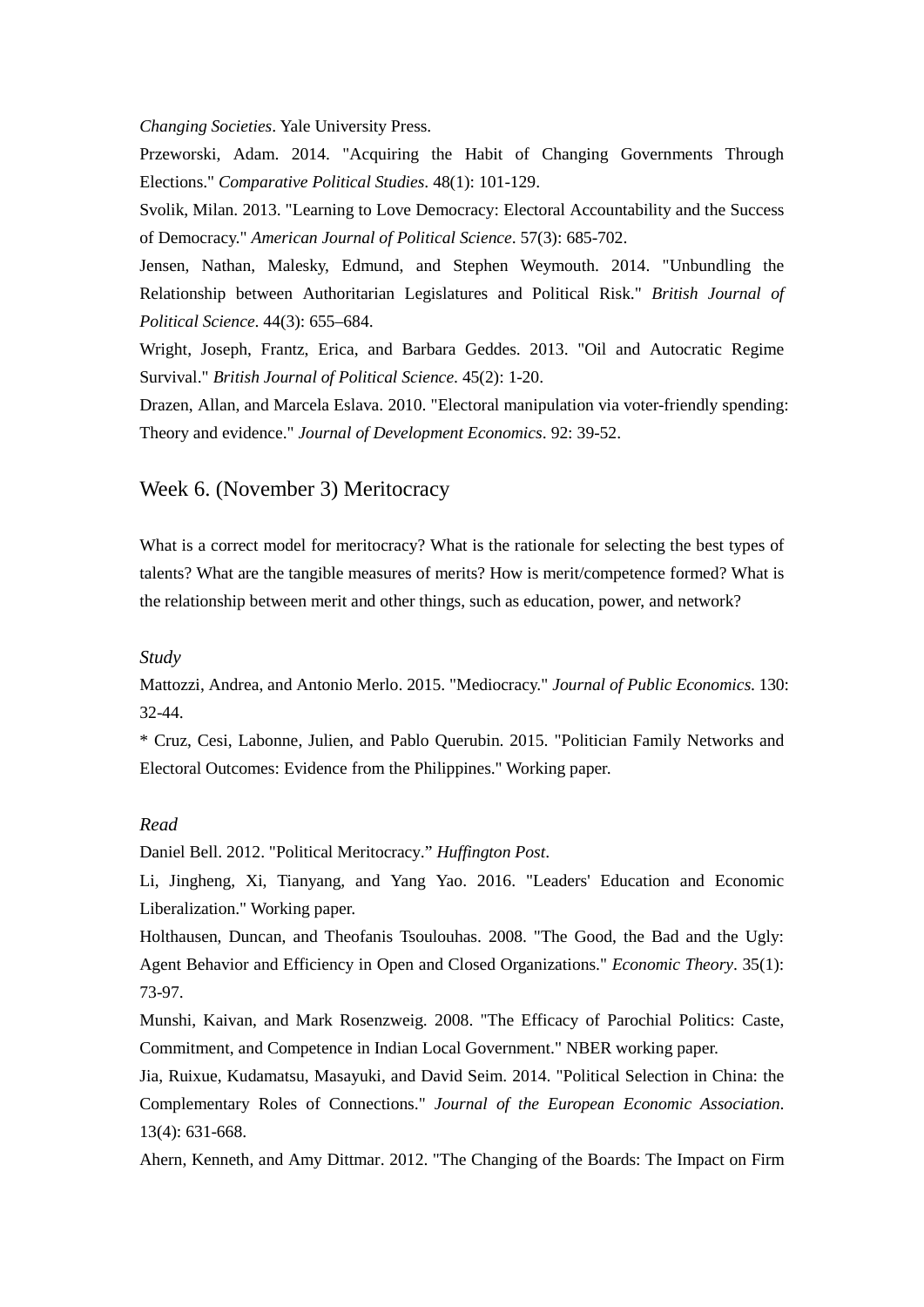Valuation of Mandated Female Board Representation." *The Quarterly Journal of Economics*. 127(1): 137-197.

Besley, Timothy, Folke, Olle, Persson, Torsten, and Johanna Rickne. 2013. "Gender Quotas and the Crisis of the Mediocre Man: Theory and Evidence from Sweden." Working paper.

## Week 7. (November 10) Decentralization and local governments

Do local and the central governments have the same, or different, incentives? To what extent is the political system of China decentralized? What is the relationship between decentralization and regional competition? To make a country stable and strong, should the political power be decentralized or centralized? What is the model to evaluate the costs and benefits of decentralization?

### *Study*

Xu, Chenggang. 2011. "The Fundamental Institutions of China's Reforms and Development.'' *Journal of Economic Literature*. 49(4): 1076-1151.

Callander, Steven, and Bard Harstad. 2015. "Experimentation in Federal Systems." *The Quarterly Journal of Economic*s. 130(2): 951-1002.

#### *Read*

Oi, Jean. 1992. "Fiscal Reform and the Economic Foundations of Local State Corporatism in China." *World Politics*. 45(1): 99-126.

Cai, Hongbin and Daniel Treisman, 2006. "Did government decentralization cause China's economic Miracle?" *World Politics*. 58(4): 505-535.

De Figueiredo, Rui J. P., and Barry Weingast. 2005. "Self-Enforcing Federalism.'' *Journal of Law, Economics and Organization*. 21(1): 103-135.

Myerson, Roger. 2006. "Federalism and Incentives for Success of Democracy." *Quarterly Journal of Political Science*. 1: 3-23.

# Week 8. (November 17) Bureaucracy

What are the incentives of bureaucrats? What does bureaucracy do? Should the government delegate difficult jobs to technocrats and experts? How do career backgrounds affect policy preferences of bureaucrats? What are the mechanisms for controlling bureaucrats?

#### *Study*

Novaes, Walter, and Luigi Zingales. 2004. "Bureaucracy as a Mechanism to Generate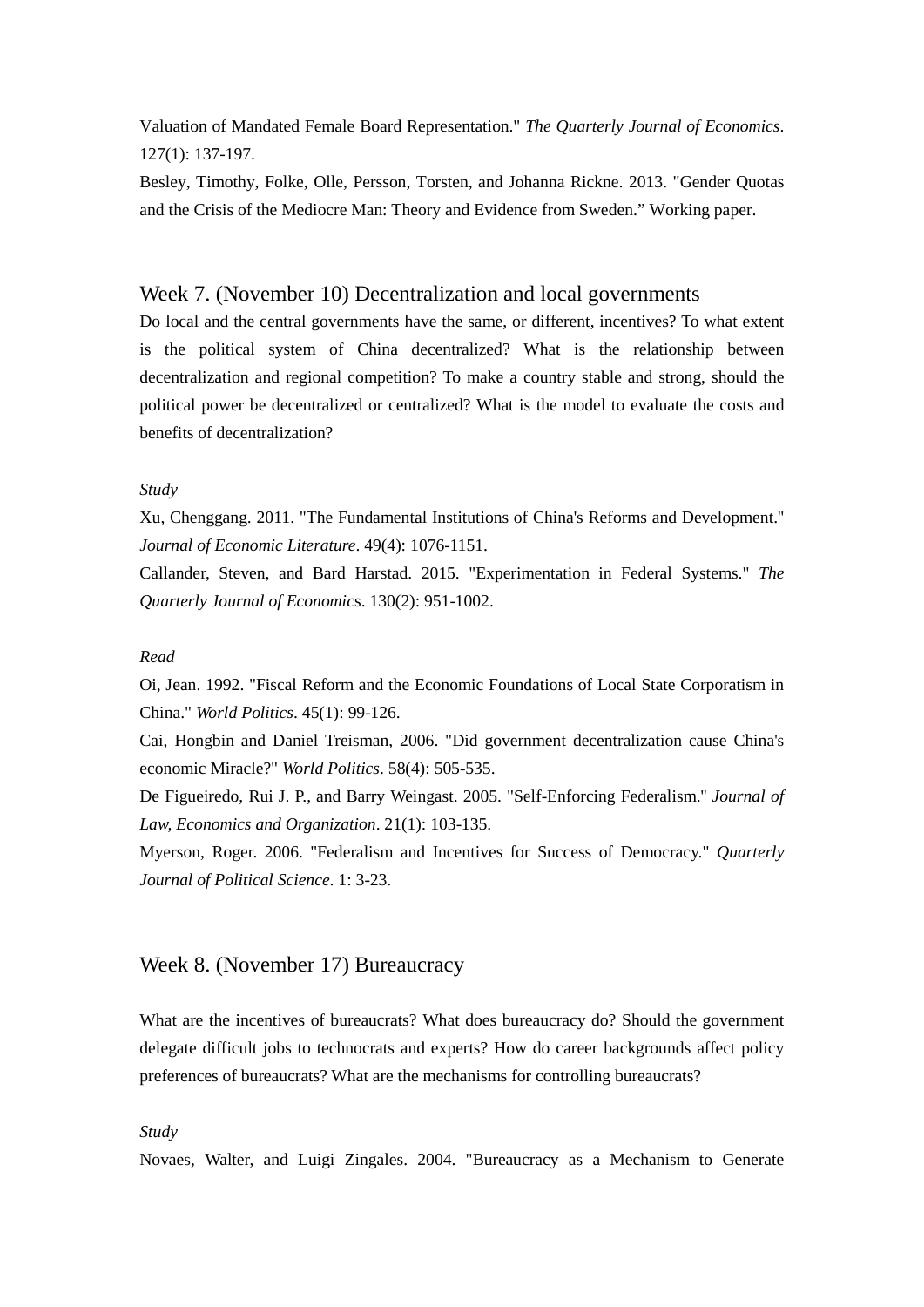Information." *The Rand Journal of Economics*. 35(2): 245-259.

Prendergast, Canice. 2007. "The Motivation and Bias of Bureaucrats." *The American Economic Review*. 97(1): 180-196.

#### *Read*

Wilson, James. 1989. *Bureaucracy: What Government Agencies Do And Why They Do It*. Chapter 10-12. Basic Books.

Weingast, Barry, and Mark J. Moran. 1983. "Bureaucratic Discretion or Congressional Control? Regulatory Policymaking by the Federal Trade Commission.'' *Journal of Political Economy*. 91(5): 765-800.

Aghion, Philippe, and Jean Tirole. 1997. "Formal and Real Authority in Organizations.'' *Journal of Political Economy*. 105(1): 1-29.

Gohlmann, Silja, and Roland Vaubel. 2007. "The educational and occupational background of central bankers and its effect on inflation: An empirical analysis." *European Economic Review*. 51: 925-941.

Iyer, Lakshmi, and Anandi Mani. 2012. "Traveling Agents: Political Change and Bureaucratic Turnover in India.'' *The Review of Economics and Statistics*. 94(3): 723-739.

### Week 9. (November 24) Corruption and misgovernance

What do we mean by corruption? Is corruption inevitable? Should corruption be addressed by legal means (such as auditing, prosecutions) or political means (electoral accountability)? Do institutions matter for curbing corruption? What institutions?

#### *Study*

\* Finan, Frederico, and Claudio Ferraz. 2011. "Electoral Accountability and Corruption in Local Governments: Evidence from Audit Reports." *The American Economic Review*. 101(4): 1274-1311.

La Porta, Rafael, and Andrei Shleifer. 2008. "The Unofficial Economy and Economic Development." *Brookings Papers on Economic Activity*. 47(1): 123-35.

# *Read*

Shleifer, Andrei, and Robert Vishny. 1993. "Corruption.'' *The Quarterly Journal of Economics*. 108(3): 599-617.

Banerjee, Abhijit V. 1997. "A Theory of Misgovernance.'' *The Quarterly Journal of Economics*. 112(4): 1289-1332.

Golden, Miriam, and Eric Chang. 2001. "Competitive Corruption: Factional Conflict and Political Malfeasance in Postwar Italian Christian Democracy.'' *World Politics*. 53(4):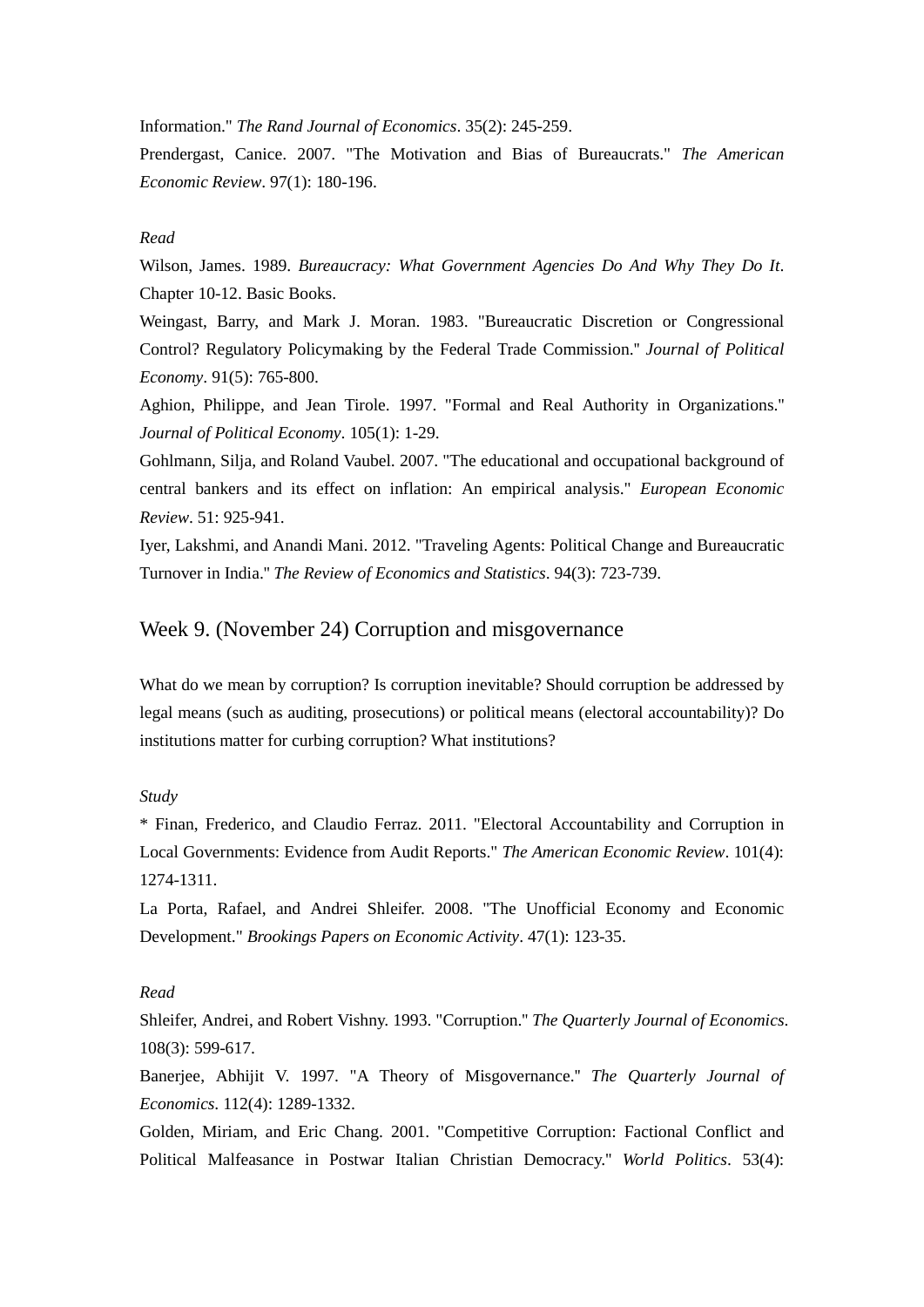#### 588-622.

Kunicova, Jana, and Susan Rose-Ackerman. 2005. "Electoral Rules and Constitutional Structures as Constraints on Corruption.'' *British Journal of Political Science*. 35(4): 573-606. Fisman, Raymond, and Roberta Gatti. 2002. "Decentralization and corruption: evidence across countries." *Journal of Public Economics*. 83(3): 325-345.

Fortunato, Piergiuseppe, and Ugo Panizza. 2015. "Democracy, education and the quality of government." *Journal of Economic Growth*. 20: 333-363.

# Week 10. (December 1) Geography and space

What are the mechanisms of spatial spillovers and interactions? How can we disentangle institutional factors and geographic factors? What does space mean in politics?

#### *Study*

Caselli, Francesco, Morelli, Massimo, and Dominic Rohner. 2015. "The Geography of Interstate Resource Wars." *The Quarterly Journal of Economics*. 130(1): 267-315.

\* Acemoglu,Daron, Garcia-Jimeno, Camilo, and James Robinson. 2015. "State Capacity and Economic Development: A Network Approach." *The American Economic Review*. 105(8): 2364-2409.

#### *Read*

Burgess, Robin, Jedwab, Remi, Miguel, Edward, Morjaria, Ameet, and Gerard Padró i Miquel. 2015. "The Value of Democracy: Evidence from Road Building in Kenya." *The American Economic Review*. 105(6): 1817-1851.

Yu, Jihai, Zhou, Li-An, and Guozhong Zhu. 2016. "Strategic interaction in political competition: Evidence from spatial effects across Chinese cities." *Regional Science and Urban Economics*. 57: 23-37.

Lyytikainen, Teemu. 2012. "Tax competition among local governments: Evidence from a property tax reform in Finland." *Journal of Public Economics*. 96(7-8): 584-595.

Bohmelt, Tobias, Ezrow, Lawrence, Lehrer, Roni, and Hugh Ward. 2016. "Party Policy Diffusion." *American Political Science Review*. Forthcoming.

Shi, Xiangyu, and Tianyang Xi. 2016. "Neighborhood Effects in Bureaucracy: the Case of Coal Mine Safety in China." Working paper.

# Week 11. (December 8) Culture and institutions

How to define culture (environments, players, equilibrium)? Does culture persist? How do we know that something matters is really culture, but are not other things that are superficially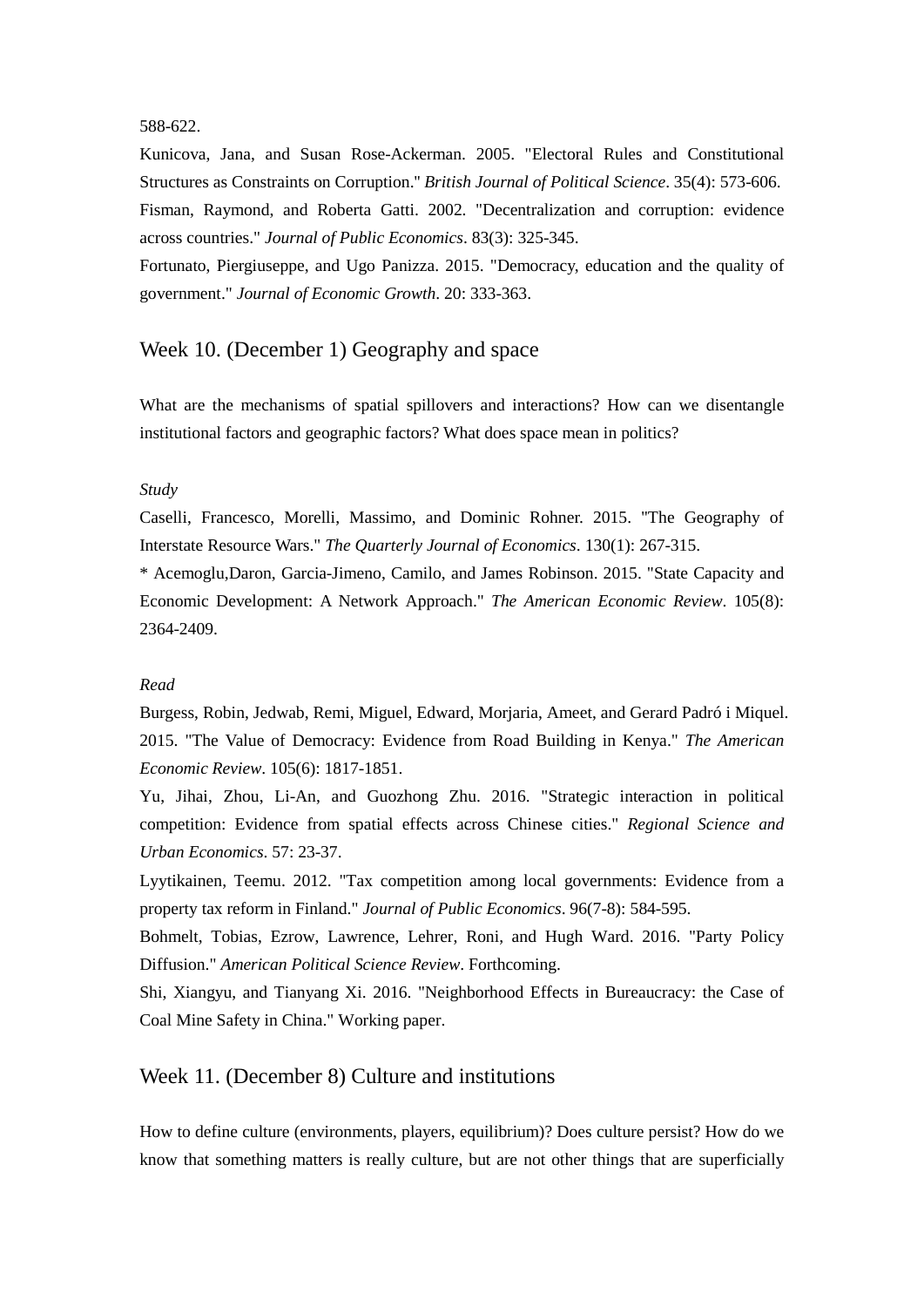correlated with culture? What is the role of network in maintaining and changing cultures?

#### *Study*

Fernandez, Raquel. 2013. "Cultural Change as Learning: The Evolution of Female Labor Force Participation over a Century." *The American Economic Review*. 103(1): 472-500. \* Alesina, Alberto, Algan, Yann, Cahuc, Pierre, and Paola Giuliano. 2015. "Family Values and

the Regulation of Labor." *Journal of the European Economic Association*. 13(4): 599-630.

### *Read*

Norris, Pippa, and Ronald Inglehart. 2012. "Muslim Integration into Western Cultures: Between Origins and Destinations." *Political Studies*. 60(2): 228-251.

Bertrand, Marianne, Luttmer, Erzo, and Sendhil Mullainathan. 2000. "Network Effects and Welfare Cultures." *The Quarterly Journal of Economics*. 1019-1055.

Alesina, Alberto, and Paola Giuliano. 2015."Culture and Institutions." *Journal of Economic Literature*. 53(4): 898-944.

Sapienza, Paola, Toldra-Simats, Anna, and Luigi Zingales. 2013. "Understanding Trust." *The Economic Journal*. 123(573). 1212-1332.

# Week 12. (December 15) Distribution and social mobility

How do beliefs in mobility interact with preference for redistributive policy? Do high mobility rates generate preference for low redistribution? How does globalization affect income distribution within a country? What are the political impacts of trade liberalization? How to explain that? Are voters rational? Are populism and polarization inevitable in our era?

#### *Study*

Benabou, Roland, and Jean Tirole. 2006. "Belief in a Just World and Redistributive Politics." *The Quarterly Journal of Economics.* 121(2): 699-746.

\* Chetty, Raj, Hendren, Nathaniel, Kline, Patrick, and Emmanuel Saez. 2014. "Where is the Land of Opportunity? The Geography of Intergenerational Mobility in the United States." *The Quarterly Journal of Economics.* 129(4): 1553-1623.

### *Read*

Elsby, Michael, Hobijn, Bart, and Sahin, Aysegul. 2013. "The Decline of the U.S. Labor Share." *Brookings Papers on Economic Activity*.

Che, Yi, Lu, Yi, Pierce, Justin, Schott, Peter, and Zhigang Tao. 2016. "Does Trade Liberalization with China Influence U.S. Elections?" NBER working paper.